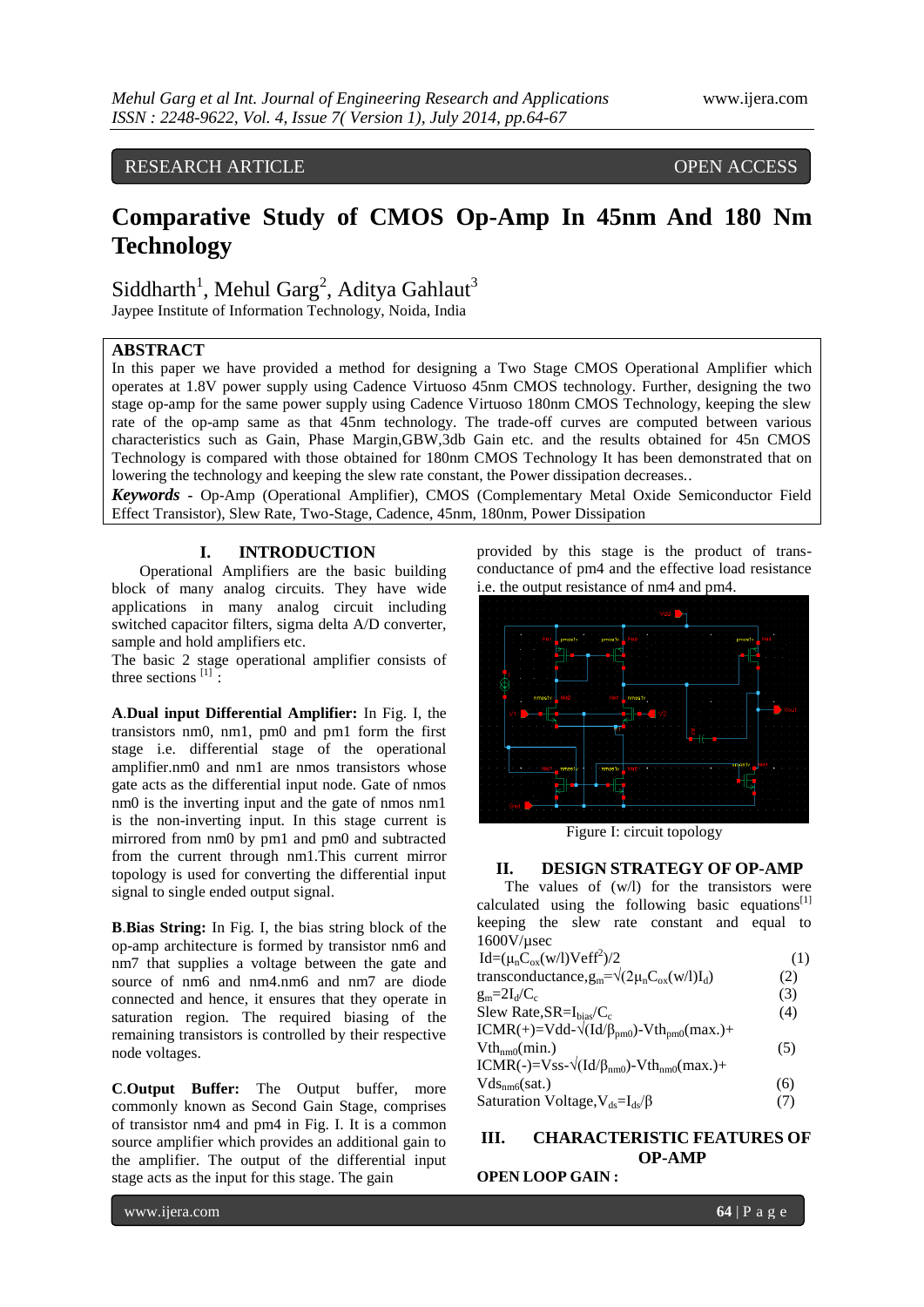The ratio of change in output voltage to the change in voltage across the input terminals is known as open loop gain of the op-amp.It is also known as differential mode voltage amplification.<sup>[2]</sup>

#### **COMMON MODE GAIN:**

The ratio of output voltage to the input voltage when both the terminals of the op-amp are supplied same potential is known as common mode gain of op-amp.It is also known as common-mode voltage amplification.<sup>[2]</sup>

#### **COMMON MODE REJECTION RATIO:**

The ratio of differential voltage amplification to common-mode voltage amplification is known as common mode rejection ratio (CMRR). Ideally this ratio would be infinite with common mode voltages being totally rejected.<sup>[2]</sup>

#### **SLEW RATE:**

The rate at which the output changes with respect to the time required for a step change in the input is known as slew rate of the op-amp. It is generally expressed in the units of  $V/\mu$ sec.<sup>[2]</sup>

### **INPUT COMMON MODE VOLTAGE RANGE:**

The range of common-mode input voltage that may cause the operational amplifier to cease functioning properly if the input voltage goes beyond this range is known as input common mode voltage range.[2]

### **UNITY GAIN BANDWIDTH:**

The range of frequencies within which the openloop voltage amplification is greater that unity is referred as the unity gain bandwidth of the op-amp.<sup>[2]</sup>

#### **TOTAL POWER DISSIPATION:**

The total dc power supplied to the device less any power delivered from the device to a load is known as total power dissipation of the op-amp.<sup>[2]</sup> At no load,  $P_D = V_{DD} * I$  (8)



Figure II: test circuit

#### **B. Open Loop Gain:**

Open Loop gain is the result of the AC Analysis carried out on the circuit with  $V_1$ (Inverting) connected with a sine wave having DC amplitude of 0V,AC amplitude of 1mV and frequency of 1 KHz and  $V_2$ (non-inverting) connected to ground. Start Time =1Hz

Stop Time  $= 10$  GHz



Figure III: open loop gain in 180 nm



Figure IV: open loop gain in 45nm

#### **C. Unity Gain Bandwidth:**



Figure V: unity gain bandwidth in 180nm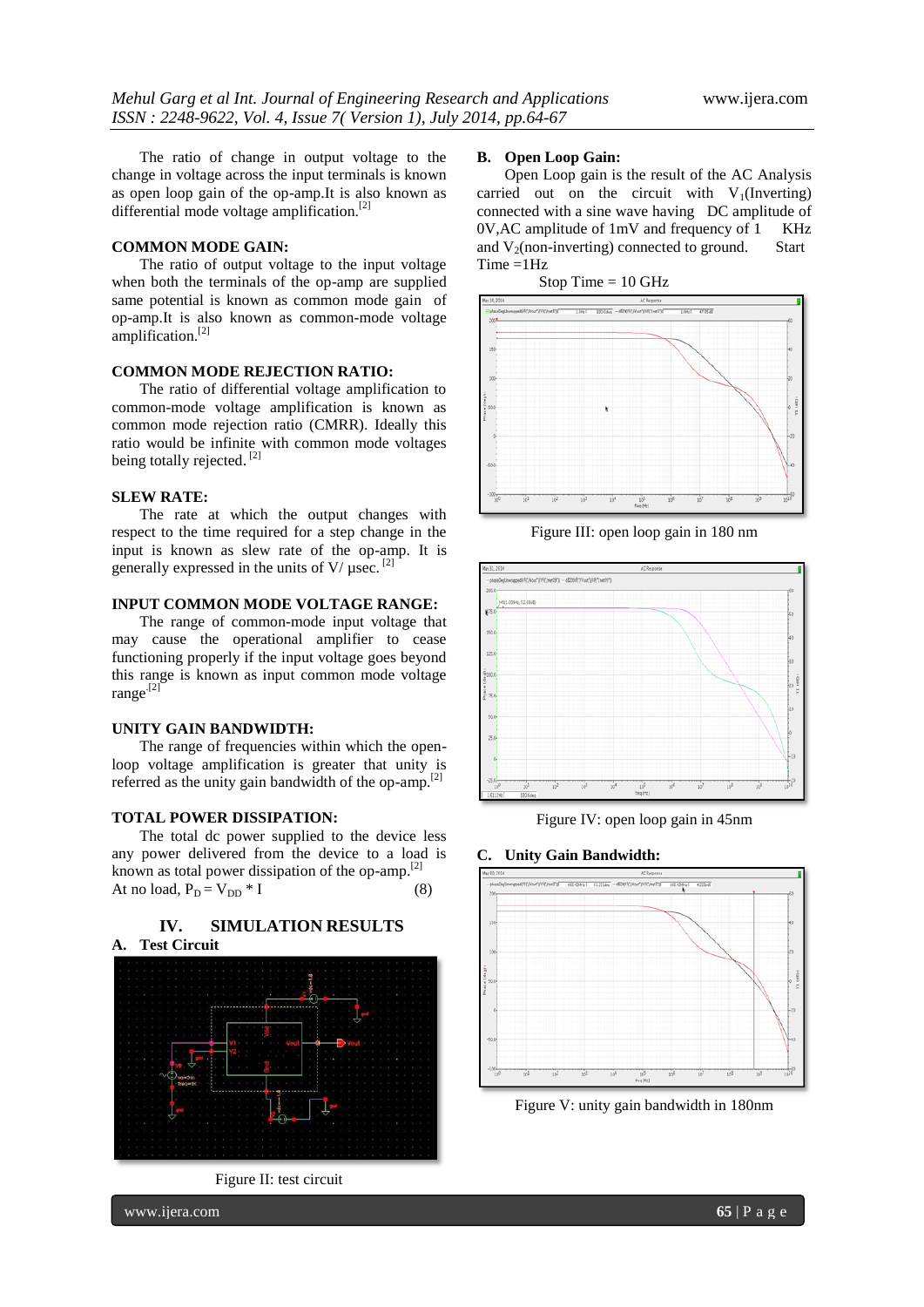

Figure VI: unity gain bandwidth in 45nm

#### **D. Common Mode Gain:**

For the calculation of common mode gain, both Vinverting and Vnon-inverting terminals of the op-amp is connected to the common voltage source of sine wave having DC magnitude of  $0\text{V}$ , AC amplitude of 1mV and frequency of 1KHz. AC analysis of the circuit is,then,carried out.



Figure VII: common mode gain in 180nm



Figure VIII: common mode gain in 45nm



Figure IIIX: -3dB gain bandwidth in 180nm



Figure X: -3dB gain bandwidth in 45nm

## **V. RESULTS**

The circuit in both technologies are simulated using

Power Supply: 
$$
V_{dd} = 1.8V
$$
  
 $V_{ss} = -1.8V$ 

The results obtained after simulation of the circuit are tabulated below:

| тарк т. энниципон кезикз              |                  |                   |
|---------------------------------------|------------------|-------------------|
| <b>Results</b>                        | <b>180nm</b>     | $45$ nm           |
|                                       | 160uA            | 80uA              |
| <b>Bias Current, Ibias</b>            |                  |                   |
| $C_{c}$                               | $100$ fF         | $50$ fF           |
| <b>Open Loop Gain, A</b> <sub>d</sub> | 47.85dB          | 52.68dB           |
| <b>Phase Margin, PM</b>               | $63.221^{\circ}$ | $60.9652^{\circ}$ |
| <b>Unity Gain BW</b>                  | 668.42MHz        | 2.2232GHz         |
| -3dB Gain BW                          | 898.16MHz        | 3.1525GHz         |
| <b>Common</b><br>Mode                 | $-5.83dB$        | $-6.752dB$        |
| Gain, $A_c$                           |                  |                   |
| <b>CMRR</b>                           | 53.68 dB         | 59.432 dB         |
| $ICMR(+)$                             | 1.6V             | 1.6V              |
| $ICMR(-)$                             | 0.8V             | 0.9V              |
| <b>Power</b>                          | 3.5822mW         | 1.735mW           |
| Dissipation, P <sub>d</sub>           |                  |                   |

**Table 1: Simulation Results**